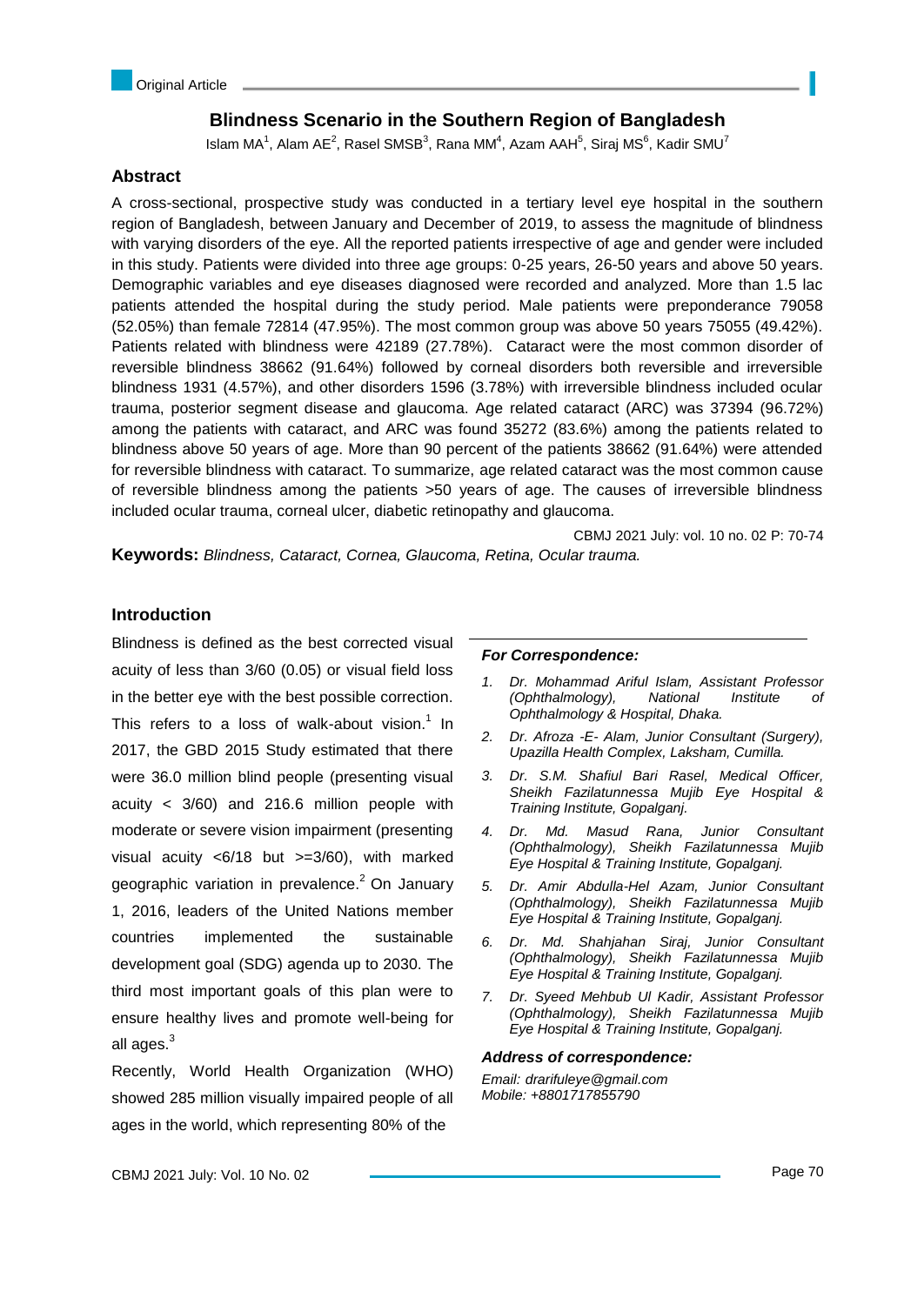

total health burden globally (WHO, 2017). A joint program of the WHO and the International Agency for the Prevention of Blindness had launched Vision 2020: The Right to Sight in 1999 to eliminate avoidable blindness by  $2020.<sup>4</sup>$ Therefore, an eye health care promotion strategy is needed for eliminating the avoidable blindness. Knowing the degree of eye health and the factors contributing to ill eye health could complement such a strategy. Eye health promotion depends on the knowledge of eye care strategies and diseases pattern in different countries.<sup>5-7</sup> The current study aimed to assess the magnitude of blindness with varying disorders of the eye in a tertiary level eye hospital in the southern region of Bangladesh.

### **Methods**

A cross-sectional, prospective study was conducted in Sheikh Fazilatunnessa Mujib Eye Hospital & Training Institute, Gopalganj, Bangladesh, between January and December of 2019. Medical records of all patients irrespective of age and sex, who attended the hospital within this period, were reviewed. In outpatient department (OPD) and emergency room, after registration, all the patients were sent for check their vision. Visual acuity (VA) was checked by trained nurses. In every OPD and emergency room, separate patient register was maintained. After an overview of ocular adnexa with torch light, anterior segment examination was done with slit lamp biomicroscope; posterior segment examination was performed after dilating the pupil using direct and indirect ophthalmoscope by an ophthalmologist. Patients diagnosed for medical treatment given at the same time. Patients needed refraction was sent to refraction room, where refraction was performed by ophthalmic medical officer. The patients needed

to check blood pressure (BP) and intraocular pressure (IOP) were sent to another room, where these were done by trained nurses. The age at presentation, sex and clinical diagnosis were determined from OPD and emergency records. The clinical diagnosis was grouped as appropriate diseases. Patients were grouped into three age groups (0-25 years, 26-50 years and above 50 years) and grouped in terms of clinical diagnoses. The data were recorded and analysis was done using SPSS version 26.0. The study was approved by the Ethical Review Committee of Sheikh Fazilatunnessa Mujib Eye Hospital & Training Institute, Gopalganj, Bangladesh.

#### **Results**

A total of 151872 patients were reported in this hospital during this study period. Out of 151872 patients, 149872 (98.68%) patients were evaluated in OPD and 2000 (1.32%) was reported in emergency department. Male patients were preponderance 79058 (52.05%) than female 72814 (47.95%). The most common group was above 50 years 75055 (49.42%). Baseline characteristics of the patients were described in Table-I. Patients related with blindness were 77754 (51.20%) and nonrelated with blindness were 74118 (48.80%). The causes of blindness among the patients attending in this hospital described in relation to diagnosis and gender in Table-II. Regarding the causes of blindness, cataract was the most common 38662 (49.73%) disorder in this study. Among the patients with cataract, age related cataract (ARC) accounted for 96.72% (37394/38662) followed by complicated cataract 2.09% (808/38662), traumatic cataract 0.75% (289/38662) and congenital cataract 0.44% (171/38662). Next to cataract most patients attended in this hospital with reversible blindness due to uncorrected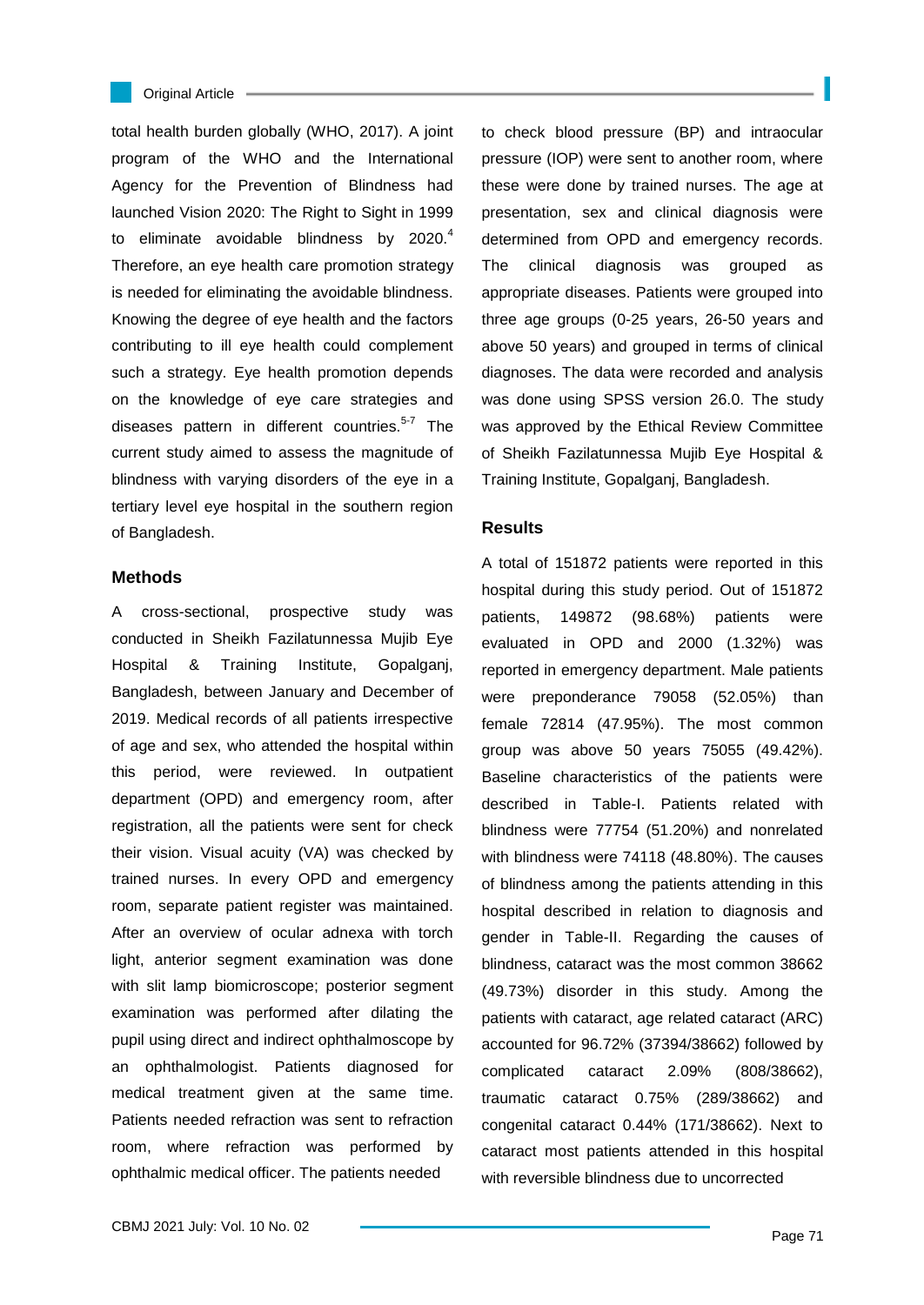refractive error 35565 (45.74%). Among these patients most of them were myopic 16004/35565 (45%) followed by hypermetropic 13159/35565 (37%) and astigmatism 6402/35565 (18%). Patients with corneal diseases were the 3rd most common cause of blindness 1931 (2.48%) in this study; among the corneal diseases, 1445 (74.83%) were presented with corneal ulcer followed by corneal scar 486 (25.17%).

Patients with ocular trauma related with blindness were 879 (1.13%). Male was more 624 (71%) then female 255 (29%). Among the ocular trauma, there were 827 (94%) closed and 52 (6%) open eye injuries. Lacerated corneal injuries were the common causes of blindness among the closed eye injuries followed by traumatic hyphaema and burns (thermal and chemical). Among the 52 (6%) open eye injuries, penetrating sclero-corneal injury with or without iris prolapsed was the most common etiology 42 cases (80.77%), followed by ruptured globe 7 (13.47%) and intraocular foreign body (IOFB) 3 (5.76%). Patients with posterior segment disease (vitreoretina and optic nerve disease) were 425 (0.55%); among the posterior segment diseases most of cases were proliferative diabetic retinopathy (PDR) 107 (25.17%) followed by vitreous hemorrhage 80 (18.82%), retinitis pigmentosa (RP) 56 (13.17%), branch retinal vein occlusion (BRVO) 27 (6.35%), hypertensive retinopathy 26 (6.12%), central retinal vein occlusion (CRVO) 24 (5.65%), anterior ischemic optic neuropathy (AION) 22 (5.18%), retinal detachment (RD) 21 (4.95%) , age related macular degeneration (ARMD) 21 (4.95%), macular scar 20 (4.7%), primary & secondary optic atrophy 9 (2.12%), retinoblastoma 7 (1.65%) and central retinal artery occlusion (CRAO) 5 (1.17%). Patients with Glaucoma were 292 (0.37%); Primary angle closure glaucoma

(PACG) was the predominant type 150 (51.37%) followed by primary open angle glaucoma (POAG) 94 (32.2%), lens induced glaucoma 30 (10.27%), neovascular glaucoma 11 (3.77%) and childhood glaucoma 7 (2.39%).

**Table I**: Baseline characteristics of the patients:

| Variable                         | <b>No</b> | %    |
|----------------------------------|-----------|------|
| <b>Gender: Male</b>              | 79058     | 52.1 |
| Female                           | 72814     | 47.9 |
| Age (Y): 00-25                   | 27489     | 18.1 |
| 26-50                            | 49328     | 32.5 |
| >50                              | 75055     | 49.4 |
| Rural<br>Area:                   | 140730    | 92.7 |
| Urban                            | 11142     | 7.3  |
| <b>Distribution of patients:</b> |           |      |
| <b>Related with blindness</b>    | 77754     | 51.2 |
| Not related to Blindness         | 74118     | 48.8 |

**Table II**: Distribution of patients in relation to causes of blindness.

| <b>Diagnosis</b>                 | Male  | <b>Female</b> | <b>Total</b> | %     |
|----------------------------------|-------|---------------|--------------|-------|
| Cataract                         | 20845 | 17817         | 38662        | 49.73 |
| Refractive error                 | 17167 | 18398         | 35565        | 45.74 |
| Corneal diseases                 | 1078  | 853           | 1931         | 2.48  |
| Ocular trauma                    | 662   | 217           | 879          | 1.13  |
| Posterior<br>segment<br>diseases | 233   | 192           | 425          | 0.55  |
| Glaucoma                         | 152   | 140           | 292          | 0.37  |
| Total                            | 40137 | 37617         | 77754        | 100   |

### **Discussion**

In the present study, 27.78% of patients related with blindness; among them, 54.45% of patients were male and female 45.55%. These findings were close to a study done by Salma *et al*. 8 At a tertiary eye care centre in the western region of Nepal, where 59% were male, and 41% were female. Our study found cataract was the leading cause of blindness (49.73%), followed by uncorrected refractive error (45.74%). Flaxman *et*  al.<sup>9</sup> found the leading causes of blindness were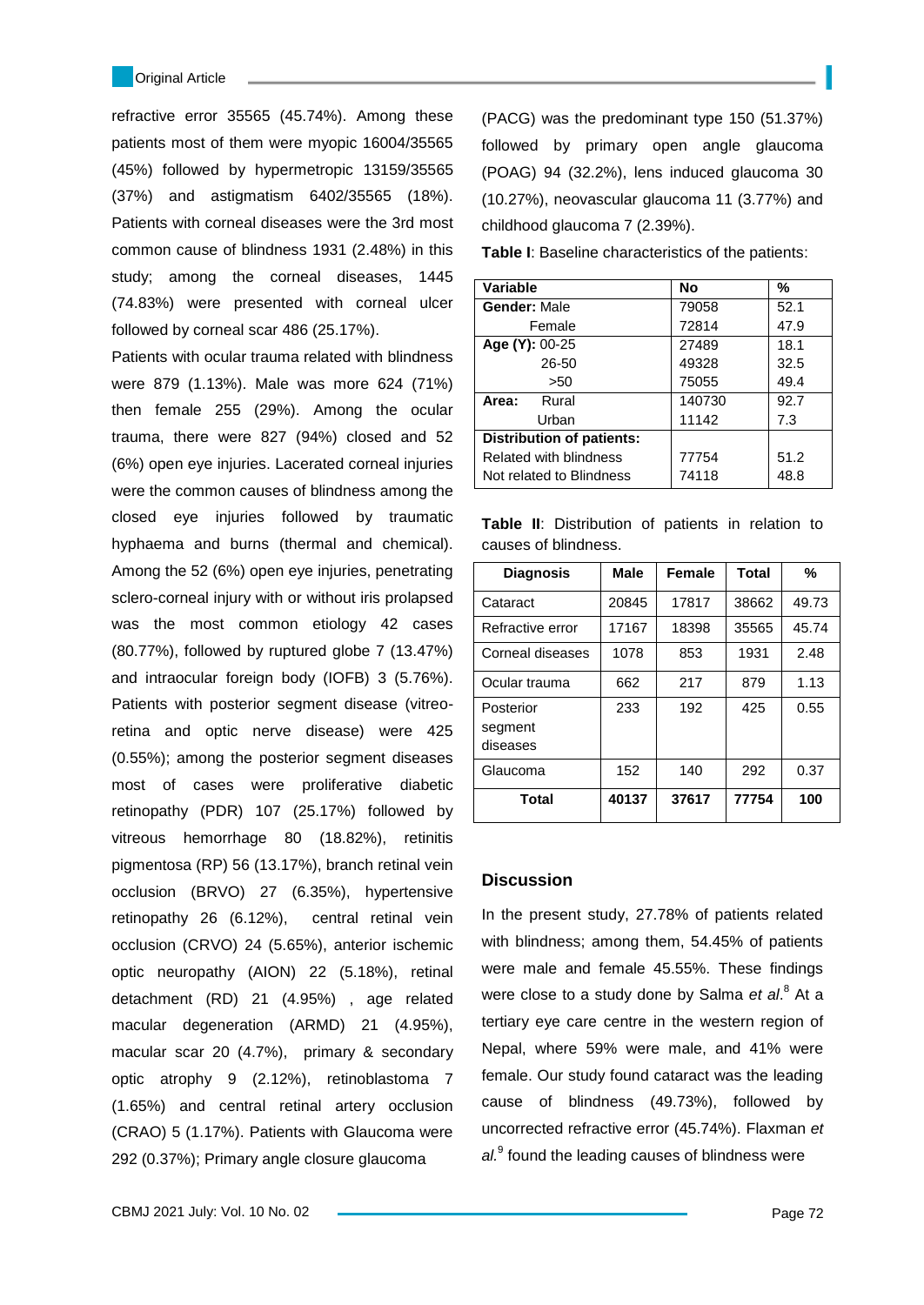cataracts, uncorrected refractive error and glaucoma; in their study on "Global causes of blindness and distance vision impairment 1990- 2020". Age-related cataract was the leading cause of blindness globally in 2015, responsible for an estimated 34.5% of all blindness and 24.1% of moderate and severe vision impairment.<sup>9</sup> There is marked geographic variation in the proportion of blindness attributable to cataracts, ranging from 44.8% in Oceania to 20.0% in high-income North America.9 Globally, in 2015, uncorrected refractive error was (20.6%) the 2nd most important cause of blindness. $9$  In this study, refractive errors were present in 45.74% of cases as 2nd leading cause of blindness. Salma *et al.*<sup>8</sup> found a 19.8% refractive error in their study. Sethi *et al.*<sup>10</sup> found 12.7 %, Onakpoya *et al*. <sup>11</sup> reported 14.3%. Various studies have quoted the refractive error prevalence between 12 to  $31\%$ <sup>10,11</sup> The incidence of refractive error may have been overestimated as it was a hospitalbased study. In corneal diseases (2.48%), the microbial corneal ulcer was 74.83%, male 58.86% and female 41.14%. Napaporn *et al.*<sup>12</sup>, in their study on "Etiology and Clinical Outcomes of Microbial Keratitis at a Tertiary Eye-Care Center in Northern Thailand", found male 66.6% and female 33.4% with suspected microbial keratitis. It was reported that the blind schools in Pakistan and India where corneal diseases accounted for 12% and 26.4%, respectively, of all children with severe visual impairment/blindness.13,14 Salma *et al*. found in their study on under 15 children in western Nepal, corneal and sclera diseases accounted for only 12.4%.<sup>15</sup> In this study, patients with glaucoma were 0.37%, where primary angleclosure glaucoma (PACG) was the predominant type (51.37%), followed by primary open-angle glaucoma (POAG) 32.2%, lens- induced

Glaucoma 10.27%, neovascular glaucoma 3.77% and childhood glaucoma 2.39%. Al Obeidan *et al.*<sup>16</sup> found in their study on 2011 in Saudi Arabia; primary angle-closure glaucoma (PACG) (46.6%) followed by primary angle closure (PAC) (17.2%), then primary open-angle glaucoma (POAG) (12.8%), secondary glaucoma (13%) and other types including (normal-tension glaucoma (5.9%), childhood glaucoma (2.6%), and juvenile glaucoma (1.9%)) were also present but of lower prevalence. Their results were very similar to our study. As the study was carried out during the routine work in hospital, accuracy of data collected had to be limited. The duration of this study was only one year and was thus subject to bias in the sample of eye diseases seen, owing to the epidemic and seasonal nature of common acute ophthalmic diseases.

#### **Conclusion**

The most common causes of blindness for patients attending the hospital were cataracts, while uncorrected refractive errors presented as the second most common cause of blindness. There should be increase the number and quality of cataract surgery to reduce the backlog of enormous number of cataracts in the community for reduces the blindness.

## **References**

- *1. Thylefors B, Negrel AD, Pararajasegaram R, Dadzie KY. Global data on blindness. Bulletin of the world health organization 1995;73(1):115.*
- *2. Bourne RRA, Flaxman SR, Braithwaite T, et al. Magnitude, temporal trends, and projections of the global prevalence of blindness and distance and near vision impairment: a systematic review and metaanalysis. Lancet Glob Health 2017;5(9):888- 97.*